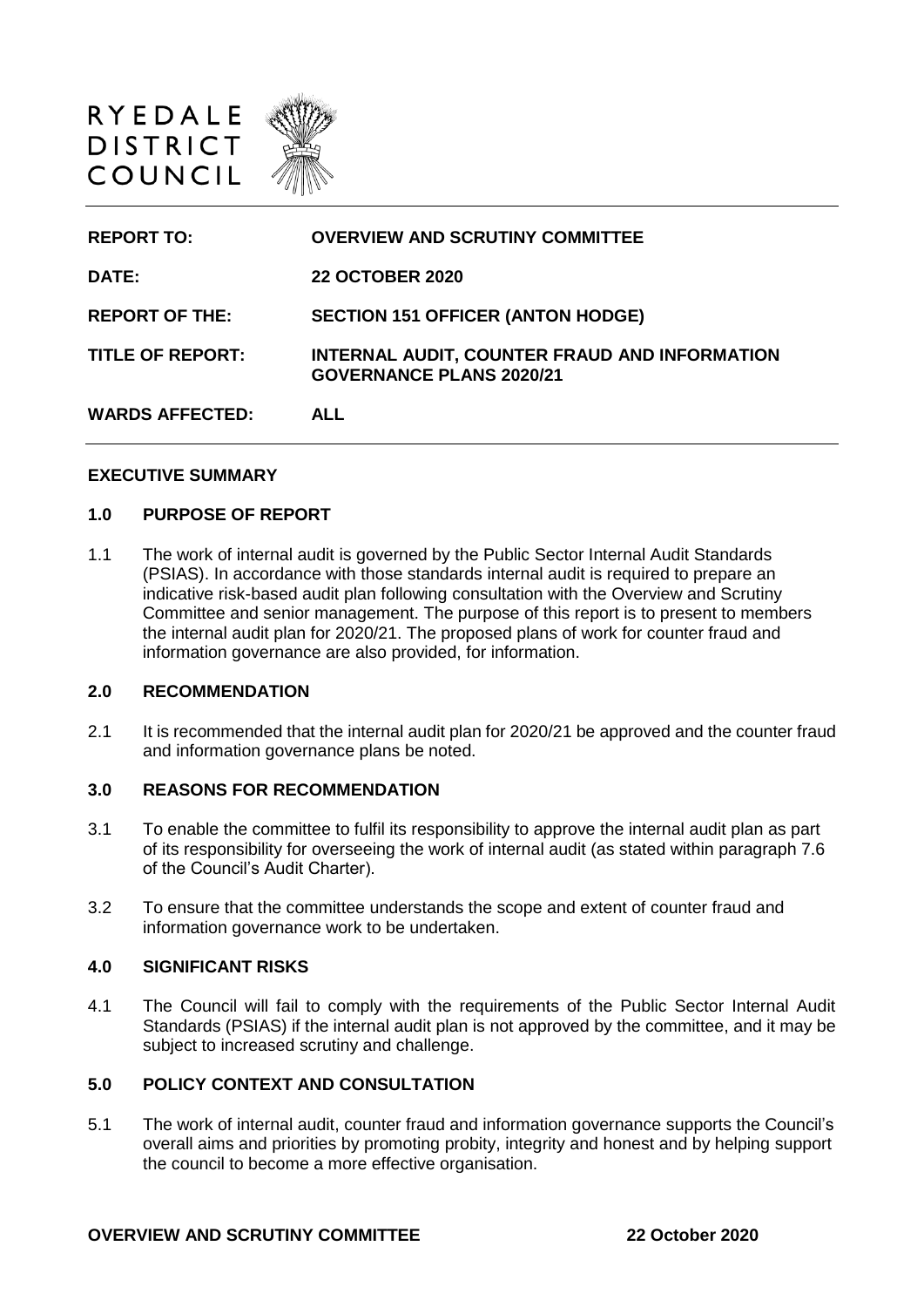## **6.0 REPORT DETAILS**

- 6.1 Once a year the ongoing audit planning process is formalised with the production of the Annual Internal Audit plan. Annex A to this report sets out the proposed plan of internal audit work for 2020/21.
- 6.2 The planned work is based on an initial assessment of risk undertaken by Veritau, alongside discussions with this committee and senior officers. This helps to ensure limited audit resources are prioritised towards those areas which are considered to be the most appropriate and/or which contribute the most to the achievement of the Council's priorities and objectives.
- 6.3 In recognition of the significant change the Council is currently undergoing and the challenges it is facing, the plan has been designed as a high-level document with an allocation of days for key areas. The detailed audits to be included within these areas will be agreed with the responsible officers in the coming months. The plan is also flexible so will be updated if the Council's priorities or risks change during the year. This is particularly expected to be the case during 2020/21 as the Council continues its recovery from the Covid-19 pandemic.
- 6.4 Total planned days for internal audit in 2020/21 are 225. This includes an allocation of days for key systems and service areas within the Council and also includes an allowance for work already undertaken in 2020/21 in response to Covid-19 issues.
- 6.5 In addition to internal audit, Veritau provides the Council with specialist counter fraud and information governance services. For transparency and information purposes we have included the counter fraud (Annex B) and information governance (Annex C) plans for 2020/21 alongside the audit plan within this report. Total planned counter fraud days for 2020/21 are 105 and total information governance days are 25. These plans do not require approval but are presented for the committee's information.

## **7.0 IMPLICATIONS**

- 7.1 The following implications have been identified:
	- a) Financial None
	- b) Legal
	- None
	- c) Other (Equalities, Staffing, Planning, Health & Safety, Environmental, Crime & Disorder) None

#### **Anton Hodge Section 151 Officer**

**Authors:** Connor Munro, Audit Manager The Veritau Group [connor.munro@veritau.co.uk](mailto:connor.munro@veritau.co.uk)

> Jonathan Dodsworth, Assistant Director – Corporate Fraud The Veritau Group [jonathan.dodsworth@veritau.co.uk](mailto:jonathan.dodsworth@veritau.co.uk)

Rebecca Bradley, Assistant Director – Information Governance The Veritau Group [rebecca.bradley@veritau.co.uk](mailto:rebecca.bradley@veritau.co.uk)